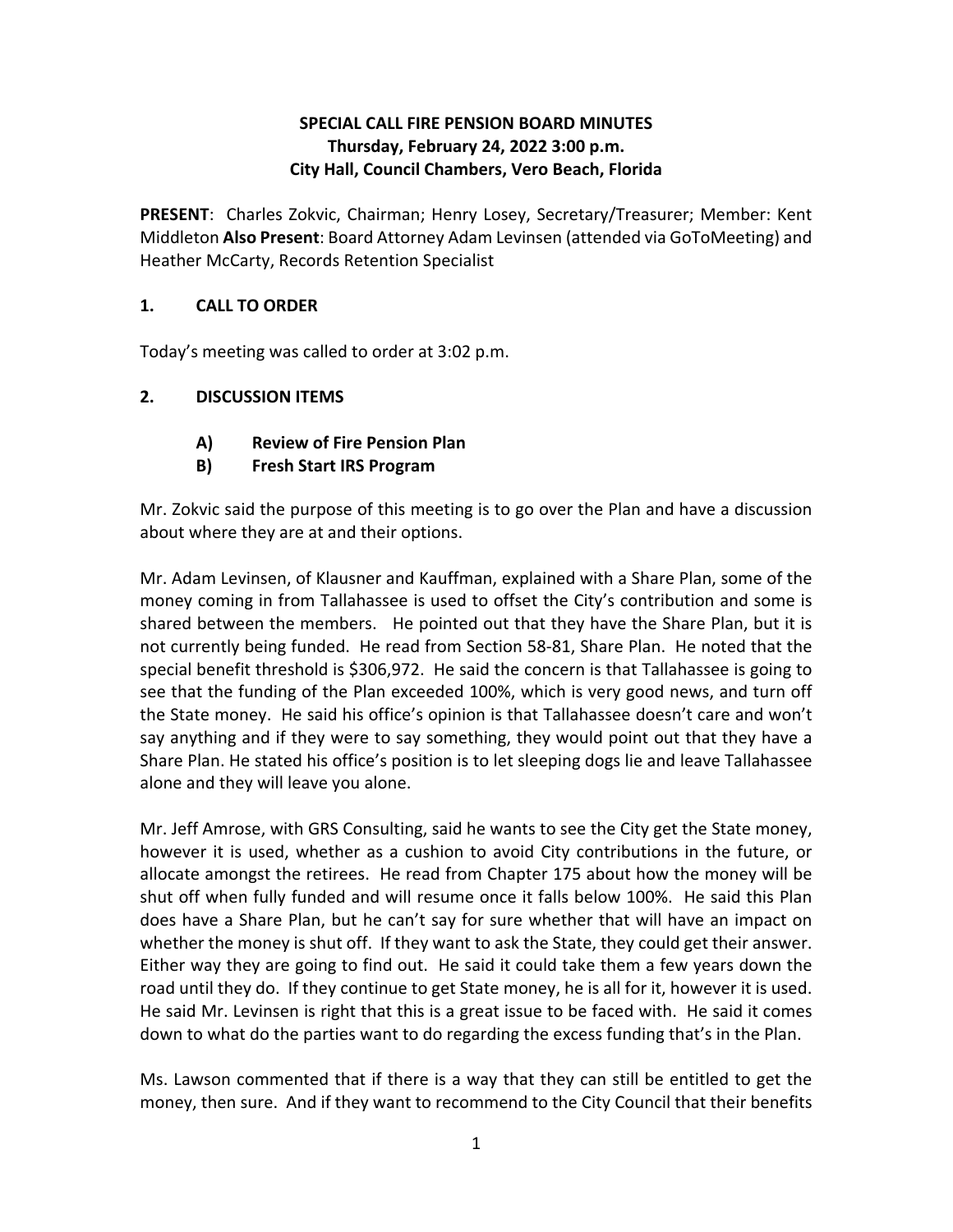wanted to make clear is that she is not comfortable with letting sleeping dogs lie or the let's see what happens and see if they figure out they don't owe them money approach.<br>She reminded them that the City receives the check and the Mayor has to sign it acknowledging receipt. She has five (5) days to deposit it, which is not going to be enough time to get the answer to if they are entitled to that money under State law. She cannot deposit the funds or ask the Mayor to sign the check if State law is clear they are not City's money and the taxpayers' pockets. be increased in some way, that is their prerogative and City Council's decision. What she entitled to them. She added when the State realizes they gave them money by mistake, it cannot be taken out of the Plan once deposited and would have to come out of the

 State. She cannot take the approach of waiting until they see if they get money, and if they do, just deposit it. She said she would have to have this conversation with the City resolve this. Ms. Lawson said they need to get out in front of this and have the conversation with the Attorney. She would rather see them move forward together and figure out a way to

 determination that they are entitled to it. He said if you get the check, they've made the decision that it is Vero money, they are paying it to the Plan, and you have to deposit it. Mr. Levinsen explained their City is different because they have a dollar threshold in their Share Plan and money is not yet going into the Share Plan because they are not at the \$306,000 threshold. He understands the City doesn't want to wait and see and said there are two (2) ways to be proactive. They could authorize them to reach out to the Division anonymously or reach out to them and tell them who they are. He stated that if they were to receive the check, they are absolutely convinced that the State made the

decision that it is Vero money, they are paying it to the Plan, and you have to deposit it.<br>Ms. Lawson respectively disagreed. She cannot say for a fact if they send them a check it reaching out proactively. She said anonymously is fine, as long as it gives them back something in writing. She added that if there is confusion surrounding this for the next it without some kind of assurance that they are not taking money that they are not entitled to under State law and in good conscience allow her Mayor to sign it. means that they made the decision they deserve the money. She really likes the idea of year or so, at least they can say they tried to do their due diligence. She cannot deposit

entitled to under State law and in good conscience allow her Mayor to sign it.<br>Mr. Zokvic asked if either of them know of any city that has lost their premium tax money when they become 100% funded. Mr. Amrose answered no. He explained that this is not a common situation and that most plans are not at this level or have been at this level.

 benefit enhancements, the decision of Council may differ depending on whether they are going to continue to receive State money. Mr. Amrose said if this Board wants to bring before the City Council a proposal regarding

going to continue to receive State money.<br>Mr. Levinsen said the answer to the Chairman's question is yes. He said they have clients where because they have a share plan, they've made the argument that the money is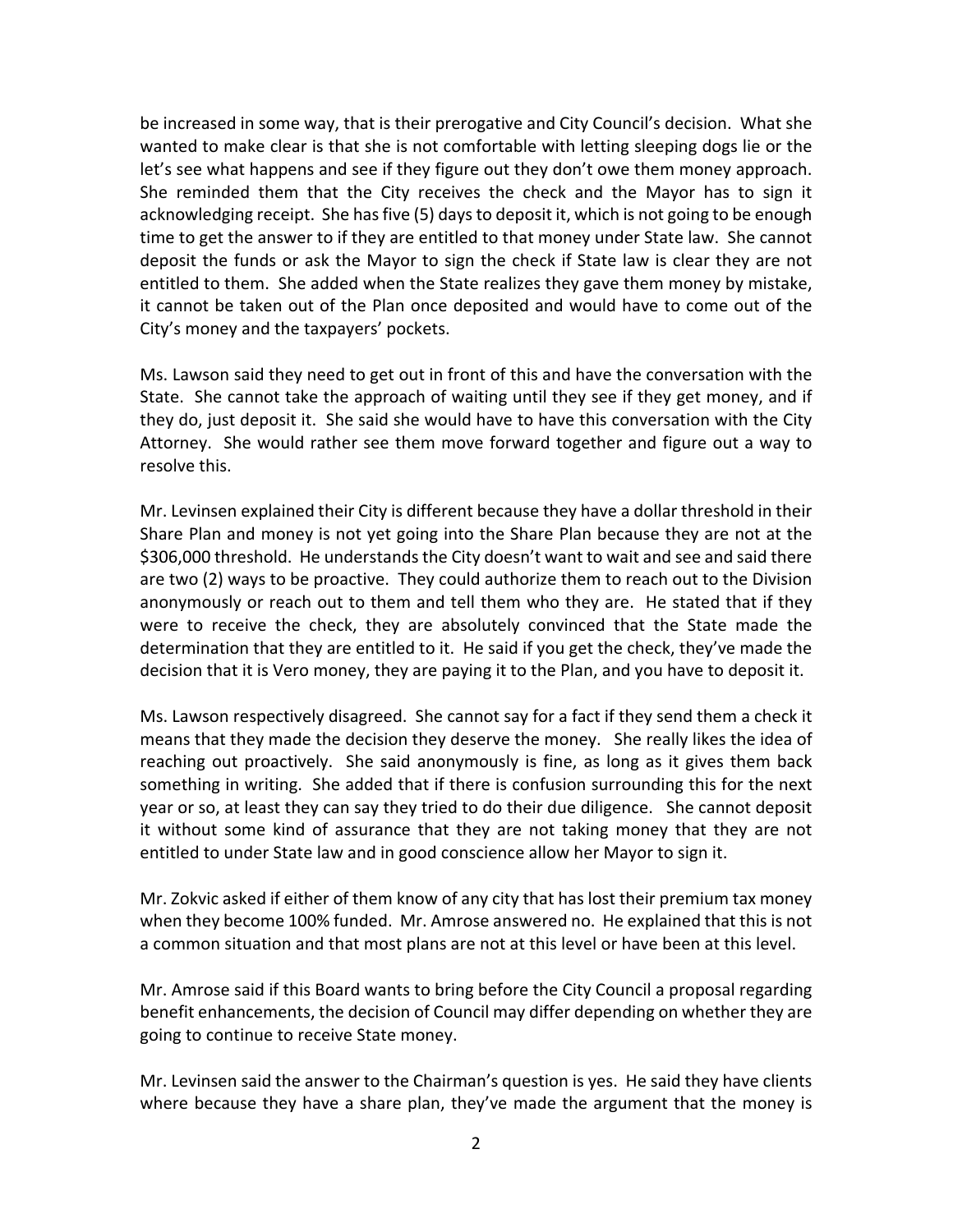perverse to say that because the plan hits 100%, the money should be shut off. He said options and focus on some of the ways they could start putting money in their Share Plan promised to the members of the share plan and they should be left alone. He said it is he is not concerned that they are going to turn off the money; it is their strong position that it's your money and you're entitled to deposit the check. He wants to go in to some and pay money to members.

great 12 years of investment returns, but they are still \$1.375 million unfunded. Mr. Zokvic said part of the problem seeing through this is they keep hearing they had a

Mr. Amrose explained that the \$1.375 million is not unfunded, but rather a cumulative gain/loss position since that provision was put into place.

 Mr. Zokvic commented that the five (5) year smoothing method is supposed to take the check. Then the State put the Share Plan on them with the \$306,000 top and the roughness out. He said it has been downhill ever since they received the second  $13<sup>th</sup>$ \$163,000 bottom on it, which will be hard for this Plan to reach.

Mr. Amrose agreed that getting above the \$306,000 is going to be very hard. He explained

the history of the \$306,000 being the amount of State money that was received in 2002.<br>Ms. Lawson wanted to point out that until this year, the Plan was in an unfunded position contribution. She said this is the very first time that there is enough money from the State of \$816,000 of City money that has gone into the plan. that required the City to put in up to as much as \$150,000 of City funds for a required to reduce the City's contribution to zero. She added that since 2010, it has been a total

 funded. Mr. Amrose explained that each year, there's either a gain or a loss and it is cumulative from the year the provision was put in place, which was 2005. He said they have had good years recently, but they haven't been enough to offset the very substantial Mr. Middleton questioned not getting any more  $13<sup>th</sup>$  checks now that they are totally losses around 2008 and 2009.

 five (5) options, they could pick one (1) or they could authorize him and Mr. Amrose to said the goal is to allocate money to preserve the receipt of money and to avoid Mr. Levinsen wanted to walk them through some scenarios. He said after they hear the get with the Finance Director and others in City management to discuss the options. He Tallahassee turning off the money.

 Payments – After Fresh Start. He explained that Fresh Start is not fresh starting the assets, but is fresh starting the amortization payments over eight (8) years. Mr. Zokvic referred to page 11 in the Valuation, Liquidation of the Unfunded Actuarial Accrued Liability. Mr. Amrose reviewed the chart, UAAL Amortization Period and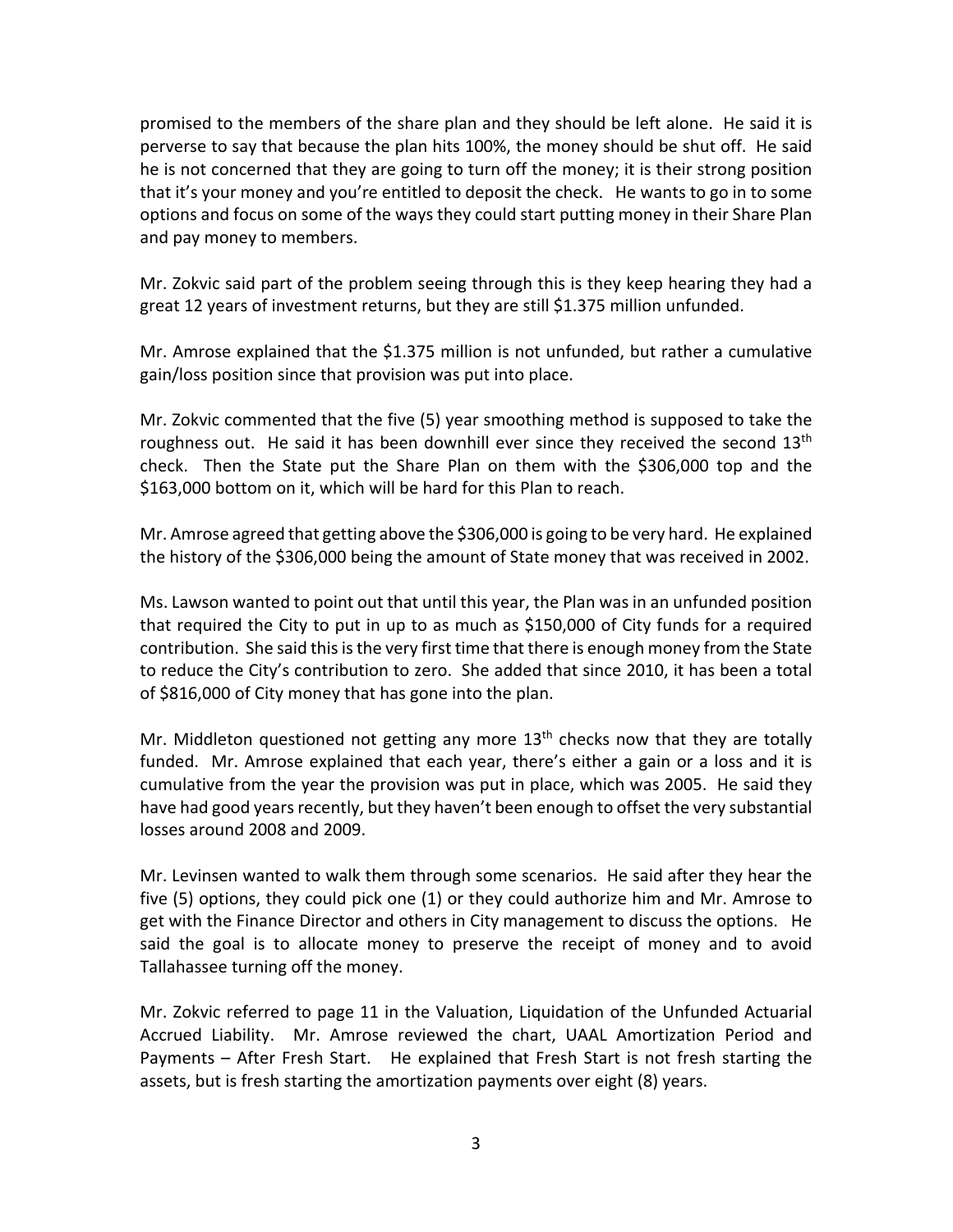discussion they are having and does it solve the problem. Mr. Levinsen asked what does the Fresh Start accomplish in connection with the

about at the last meeting could come in handy for this plan. Mr. Amrose answered no. He explained that the Fresh Start on page 11 is on the surface and doesn't really change anything and the only goal is that they don't have a negative unfunded and positive payments on that. He added the other Fresh Start they talked

about at the last meeting could come in handy for this plan.<br>Mr. Levinsen said in regards to the Fresh Start conversation, they can look at that later but it doesn't address the issue they are focused on today.

but it doesn't address the issue they are focused on today.<br>Mr. Levinsen said option one (1) is remove the \$306,972 threshold in the Ordinance and have it say that all premium tax money will go into the Share Plan after all the City contributions have been paid. He said option two (2) is a little more conservative from threshold of maybe \$150,000 and say, same as option one (1), that all the money goes into the Share Plan after all City contributions have been paid. the City's perspective. It is to remove the \$306,972 threshold and replace it with a lower

Mr. Amrose commented that they may want to consider a lower threshold.

Mr. Amrose commented that they may want to consider a lower threshold.<br>Ms. Lawson asked where the \$306,972 came from. Mr. Levinsen explained that is basically what the default was under the State law, but they can always change it. He pointed out there is no obligation to have the threshold at all. He explained the threshold exists if the Union and the City cannot agree on what number they want to use.

 M. Levinsen said option three (3) is an ad hoc benefit, which means it varies from year to year. He explained the ad hoc benefit would be paid to the members through the Share Plan for all funding over 100% after the City's contribution has been fully paid.

 funded, which equates to \$885,000 and that would be split up and paid to the members. He pointed out that would eat into the surplus situation they have. Mr. Levinsen agreed that option would be very generous to the members, but the City may not like it. Mr. Amrose commented that it seems that under that option, since the plan is 12% over

 Ms. Lawson wanted to clarify in this case, the \$885,000 would go into the Share Plan to selected. be split amongst the members. Mr. Amrose said that \$15,000 of that would go for the City's contribution and then the rest, \$870,000, would go into the Share Plan to split amongst the retirees. Mr. Levinsen said that is correct, if that is the ad hoc benefit

Ms. Lawson wanted to point out that she is here to understand the options and not to discuss the pros and cons or give her opinion.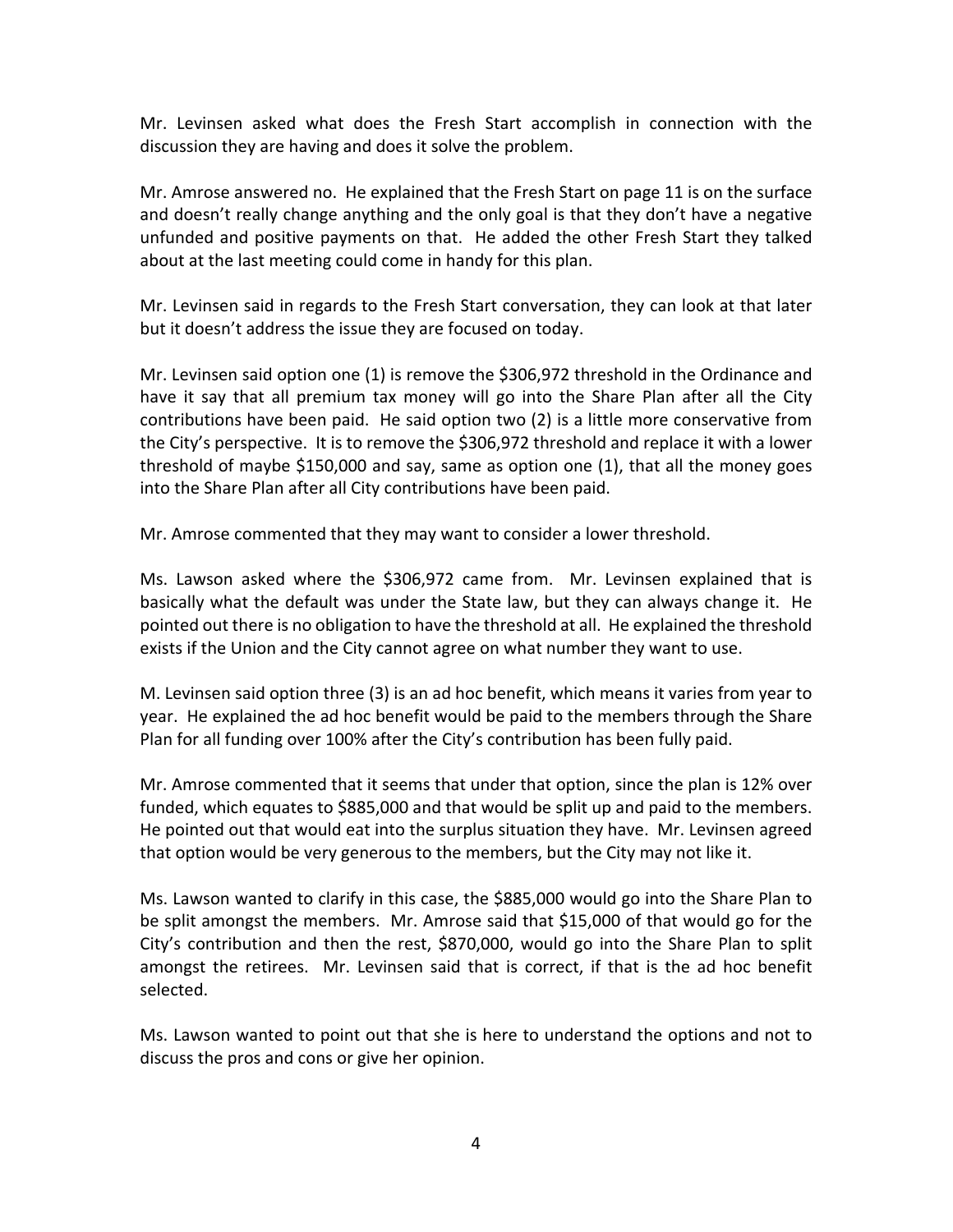and they can put in whatever limitations they want related to that ad hoc benefit. Mr. Zokvic referred to the \$25,000 maximum amount on the  $13<sup>th</sup>$  check and asked if there are any confines in the Share Plan. Mr. Levinsen answered that is a plan design question

premium taxes above 110% funded, for example, so you preserve a cushion, or guardrails.<br>He said they have been able to do that with other cities and maintain a cushion and Tallahassee has left them alone. Mr. Levinsen said option four (4) is similar to option three (3). It is an ad hoc benefit of

Tallahassee has left them alone.<br>Mr. Zokvic asked if the percentage would be a negotiation point, whether it is 110% or with that negotiation unless they know what is going to happen with the State money. 105%. Mr. Amrose answered yes. He added that it is hard to say what is going to happen

with that negotiation unless they know what is going to happen with the State money.<br>Mr. Levinsen talked about option five (5), which is the most flexible. He said it is an actuarially determined benefit. He explained it could be an actuarially funded COLA or a determined. He added that if the funded ratio drops below 100%, they could turn it off. where the premium tax money isn't enough to keep the City contribution at zero. supplemental benefit payment of \$1,000, for example, but it would be actuarially It would be an actuarially determined benefit with a shut off if the funding falls enough

 Ms. Lawson commented that those benefits would go down again if from an actuarial standpoint they had a few bad years and went below 100%.

 circumstances. He said they do not want to give the expectation that they are going to get a windfall in any particular year. Mr. Levinsen pointed out this would not be an accrued benefit and it would be made clear in the Ordinance that the benefits in all the scenarios would depend upon future

get a windfall in any particular year.<br>Mr. Losey commented that people came to expect the 13<sup>th</sup> check.

 Mr. Zokvic said if they had to spend \$870,000 this year to solve this, it would be like dynamite going off.

 option two (2) is just lowering the threshold from \$306,000 to something like \$150,000. Mr. Amrose said that is the case in some of the options, but not all of them. He explained If that was done right now, the retirees would share \$13,000, which is the amount over \$150,000. He said option 1 is to remove the threshold and the retirees and the City share the \$160,000 50-50.

 Mr. Zokvic asked if he could rank actuarially which was the best option for the Fund and with the best chance of being approved.

 Mr. Amrose felt the one (1) with the least amount of risk to the City is option two (2), lowering the threshold, and any time the State money is over the threshold, that goes to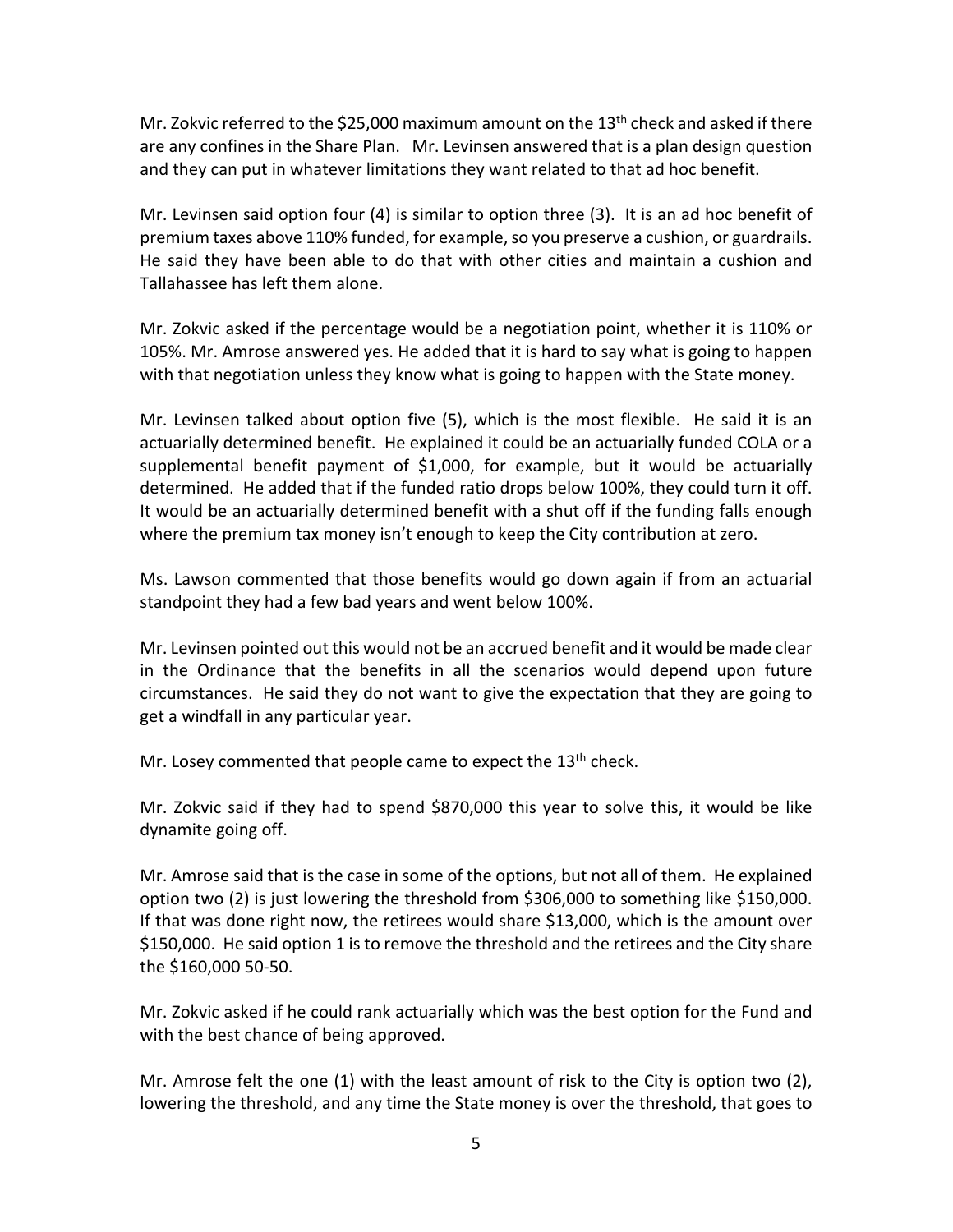the members. He explained the other scenarios do have a lot of risk to the City because if they use the \$885,000 surplus, then in a bad year, the City could need to make a maybe more open to using a bigger portion of the surplus. contribution. He said if there was still going to be \$160,000 coming in every year, the City

more actuarially better for the Plan and the City. Mr. Zokvic asked if they moved the threshold down to \$100,000, is there a range that is

more actuarially better for the Plan and the City.<br>Mr. Amrose answered if they lower it to \$100,000, with \$160,000, \$60,000 would be given the surplus position and eventually having to pay a required contribution. to the members. There is a small increased risk to the City of Vero Beach coming out of

 She said the first two (2) options don't change the funded position of the plan. They just swiftly. Mrs. Lawson noted that in the last 12 years, their contribution has ranged up to \$150,000. are if State money comes in and the City doesn't need it, then they share it. She said the other ones seem to be finding a way to artificially manipulate the over funded pension plan back down to 100%. She added that even a cushion of \$885,000 can be erased fairly

 asked if they are suggesting they proceed with the Valuation as presented and then that might have an effect on next year. Ms. Lawson wanted to point out that there is no version of any of these that could be passed in time for the deadlines for submitting reports to the state by March  $15<sup>th</sup>$ . She proceed with discussions of what recommendations they want to make to City Council

that might have an effect on next year.<br>Mr. Levinsen commented that the March 15<sup>th</sup> deadline is, in his view an arbitrary deadline and he is not concerned about it. He went back to his original position which is if they cut Plan. He said his office is very comfortable that if they get a check in August, they deposit them a check, they have agreed that they've approved it for you. He said it is money that has to be deposited in to the Plan and they won't come back asking for money from the it.

Ms. Lawson said March 15<sup>th</sup> is a compliance deadline and she disagreed that the City is State, even if it is anonymous. going to take the approach that if they get the check, just deposit it and assume it belongs to them. She said they need to decide what they are doing right now with the Valuation and then talk about how they can work together to proactively get an answer from the

in benefits. Mr. Levinsen talked about the inflationary environment and how everything has gone up. He pointed out there are a lot of other plans in Florida that have had COLA's and increases in benefits. 6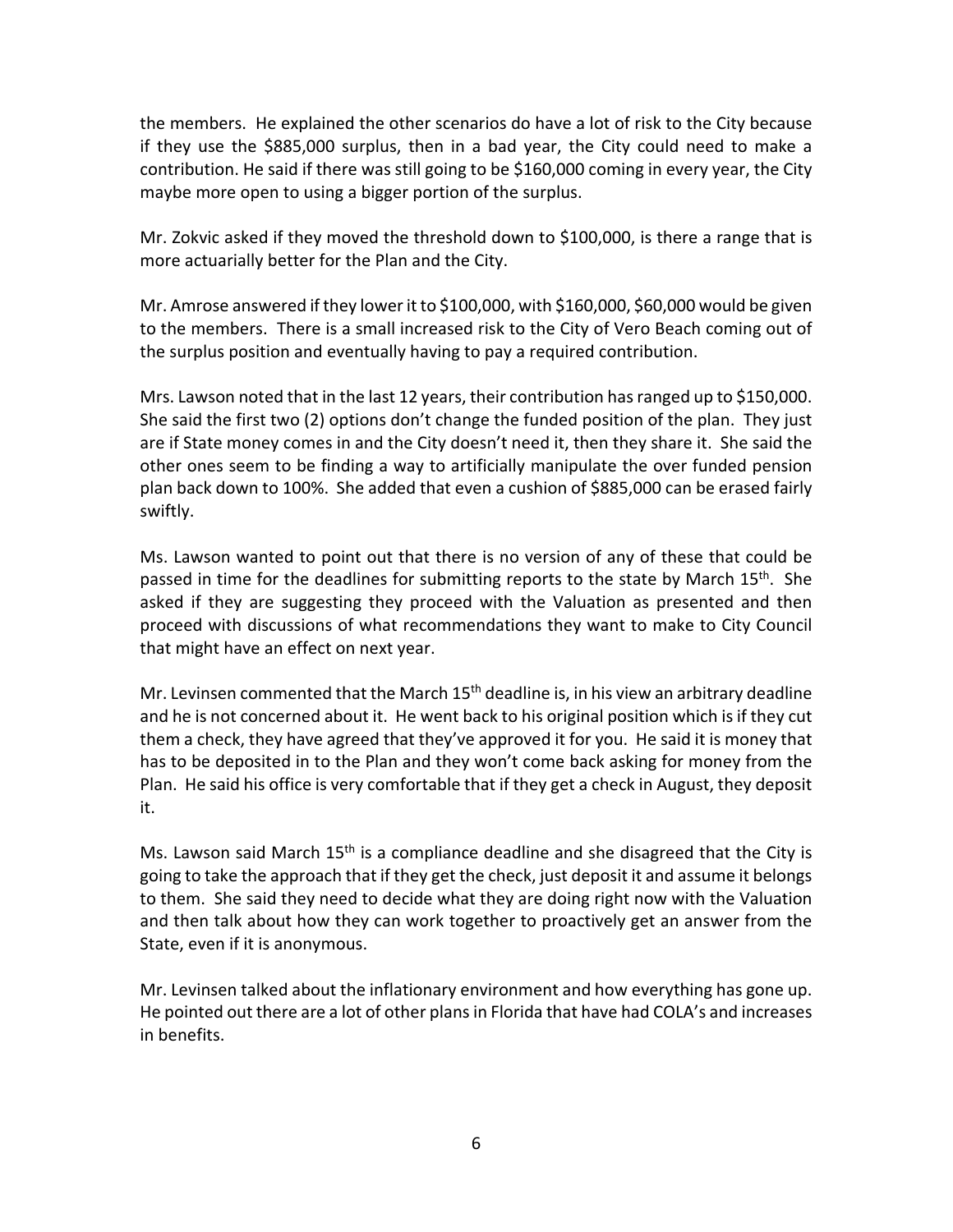compliance reporting deadlines, they need to accept this Valuation as it sits. It was already accepted once and she needs to make sure it will not be manipulated. Ms. Lawson said those are discussions they can have over the next few months. With the

Mr. Zokvic said he doesn't plan on going back on the Valuation acceptance. He added they are not going to make any changes this year.

fine with that decision. Ms. Lawson wanted to confirm that she could rely on this Valuation and they can submit their reports to the State. Mr. Zokvic answered that is correct. Mr. Amrose added he is

Mr. Levinsen commented they could always revise it after it's been submitted.

 year because this Valuation gets revised. Ms. Lawson said she cannot revise her audited financial statements at some point in the

 his vote. He told her to do what she needs to do because they are not going to get anything passed in the near future. Mr. Zokvic stated that last week the Board voted to approve it and he is not re-nigging on

Mr. Zokvic asked if they want to set up a conversation with the State. Mr. Amrose answered yes, he thinks that is the first thing that needs to happen so they can move forward making a better decision on which of the options are the most viable. He suggested it be himself, Mr. Levinsen, Ms. Lawson, and whoever wants to be involved in that conversation about the state money.

 Ms. Lawson wanted to listen in. She emphasized the answer to if that money keeps flowing will definitely have an impact on their decision making. She asked for them to include the City Attorney and asked for permission to have him speak with Mr. Levinsen and be a part of the conversation with the State. Mr. Zokvic said yes.

Mr. Middleton asked Mr. Levinsen which option he feels would be best for this Board.

 Mr. Levinsen said there is no right answer because it depends on what the goals are and also, it is going to be a City decision. He re-summarized the five (5) options again for them.

them.<br>Ms. Lawson reiterated that she doesn't consider being overfunded as a problem that needs to be solved. She said that cushion has some good reasons to be there. She felt the first two (2) options if the State does agree they can still have the money because it goes into the Share Plan, those are simple.

goes into the Share Plan, those are simple.<br>Mr. Losey questioned if they have a share plan and it is not funded, why even have it. He felt that options four (4) and five (5) would not fly with the City.